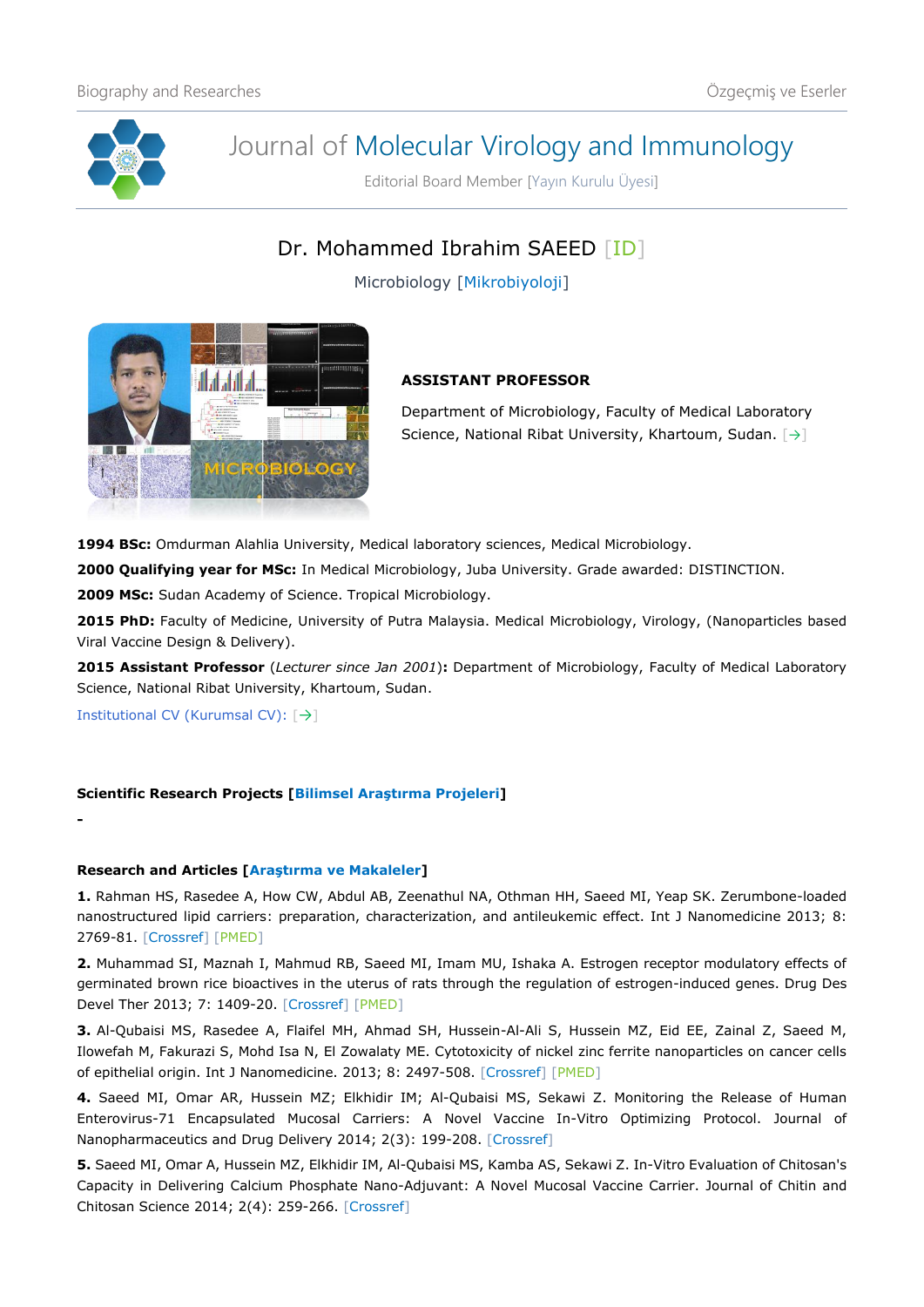**6.** Saeed MI, Omar AR, Hussein MZ, Elkhidir IM, Sekawi Z. Systemic antibody response to nano-size calcium phospate biocompatible adjuvant adsorbed HEV-71 killed vaccine. Clin Exp Vaccine Res 2015; 4(1): 88-98. [\[Crossref\]](https://doi.org/10.7774/cevr.2015.4.1.88) [\[PMED\]](https://pubmed.ncbi.nlm.nih.gov/25649429/)

**7.** Hudu SA, Harmal NS, Saeed MI, Alshrari AS, Malik YA, Niazlin MT, Hassan R, Sekawi Z. Naturally occurring hepatitis B virus surface antigen mutant variants in Malaysian blood donors and vaccinees. Eur J Clin Microbiol Infect Dis 2015; 34(7): 1349-59. [\[Crossref\]](https://doi.org/10.1007/s10096-015-2358-1) [\[PMED\]](https://pubmed.ncbi.nlm.nih.gov/25792010/)

**8.** Saeed MI, Omar AR, Hussein MZ, Elkhidir IM, Sekawi Z. Development of enhanced antibody response toward dual delivery of nano-adjuvant adsorbed human Enterovirus-71 vaccine encapsulated carrier. Hum Vaccin Immunother 2015; 11(10): 2414-24. [\[Crossref\]](https://doi.org/10.1080/21645515.2015.1052918) [\[PMED\]](https://pubmed.ncbi.nlm.nih.gov/26186664/)

**9.** Saeed MI, Omar AR, Hussein MZ, Elkhidir IM, Al-Ali SH, Al-Qubaisi MS, Sekawi Z. Development of Novel Protocol for Preclinical Monitoring the Release of Adjuvants Encapsulated Mucosal Delivery Carriers. VacciMonitor 2015; 24(3): 120-132. [\[VM\]](http://scielo.sld.cu/scielo.php?pid=S1025-028X2015000300004&script=sci_arttext&tlng=pt)

**10.** Jaafar R, Al-Sulami A, Al-Taee A, Aldoghachi F, Suhaimi N, Mohammed S. Biosorption of some heavy metals by Deinococcus radiodurans isolated from soil in Basra Governorate-Iraq. J Bioremed Biodeg 2016, 7(2): 332. [\[Crossref\]](https://doi.org/10.4172/2155-6199.1000332)

**11.** Hudu SA, Harmal NS, Saeed MI, Alshrari AS, Malik YA, Niazlin MT, Hassan R, Sekawi Z. Molecular and serological detection of occult hepatitis B virus among healthy hepatitis B surface antigen-negative blood donors in Malaysia. Afr Health Sci 2016; 16(3): 677-683. [\[Crossref\]](https://doi.org/10.4314/ahs.v16i3.6) [\[PMED\]](https://pubmed.ncbi.nlm.nih.gov/27917199/)

**12.** Hudu SA, Niazlin MT, Nordin SA, Saeed MI, Tan SS, Sekawi Z. Expression of Human Cytokine Genes Associated with Chronic Hepatitis B Disease Progression. Iran J Immunol 2017; 14(4): 281-292. [\[PMED\]](https://pubmed.ncbi.nlm.nih.gov/29276181/)

**13.** Hudu SA, Niazlin MT, Nordin SA, Saeed MI, Tan SS, Omar H, Shahar H, Sekawi Z. Quantitative Hepatitis B e Antigen: A Better Predictor of Hepatitis B Virus DNA than Quantitative Hepatitis B Surface Antigen. Clin Lab 2018; 64(4): 443-449. [\[Crossref\]](https://doi.org/10.7754/Clin.Lab.2017.170916) [\[PMED\]](https://pubmed.ncbi.nlm.nih.gov/29739076/)

**14.** Elnour Rahma Mohamed S, Alobied A, Mohamed Hussien W, Ibrahim Saeed M. blaOXA-48 Carbapenem Resistant Pseudomonas aeruginosa Clinical Isolates in Sudan. Journal of Advances in Microbiology 2018; 10(4): 1-5. [\[Crossref\]](https://doi.org/10.9734/JAMB/2018/34964)

**15.** Elnour Rahma Mohamed S, Alobied A, Ibrahim Saeed M, Mohamed Hussien W. New Delhi Metallo-β-lactamase (NDM)-mediated Carbapenem-Resistant Pseudomonas aeruginosa Clinical Isolates in Sudan. South Asian Journal of Research in Microbiology 2018; 1(3): 1-5. [\[Crossref\]](https://doi.org/10.9734/sajrm/2018/v1i3775)

**16.** Hussein EA, Hair-Bejo M, Omar AR, Arshad SS, Hani H, Balakrishnan KN, Yakubu Y, Saeed MI, Aini I. Velogenic newcastle disease virus tissue tropism and pathogenesis of infection in chickens by application of in situ PCR, immunoperoxase staining and HE staining. Microb Pathog 2019; 129: 213-223. [\[Crossref\]](https://doi.org/10.1016/j.micpath.2019.02.017) [\[PMED\]](https://pubmed.ncbi.nlm.nih.gov/30771470/)

**17.** Al-Qubaisi MS, Rasedee A, Flaifel MH, Eid EEM, Hussein-Al-Ali S, Alhassan FH, Salih AM, Hussein MZ, Zainal Z, Sani D, Aljumaily AH, Saeed MI. Characterization of thymoquinone/hydroxypropyl-β-cyclodextrin inclusion complex: Application to anti-allergy properties. Eur J Pharm Sci 2019; 133: 167-182. [\[Crossref\]](https://doi.org/10.1016/j.ejps.2019.03.015) [\[PMED\]](https://pubmed.ncbi.nlm.nih.gov/30902654/)

**18.** Wafa Mohammed Hussein Abuelg, Alfadil A, Salma Elnour R, Mohammed Ibrahim S. Emergence of New Delhi Metallo-β-Lactamase (NDM) Producing Multidrug-Resistant Escherichia Coli in Sudan. Biomed J Sci & Tech Res 2020; 28(5): 21900-6. [\[Crossref\]](https://doi.org/10.26717/BJSTR.2020.28.004700)

**19.** Abdalla SG, Musa HA, Adam I, Elzaki SE, Malik AH, Elsheik MA, Saeed MI. Molecular detection of Plasmodium vivax on dry blood spot in Eastern Sudan. ПАРАЗИТОЛОГИЯ 2020; 54(2): 145-151. [\[Crossref\]](https://doi.org/10.31857/S1234567806020054)

**20.** Nada AM, Al Fadhil AO, Saeed MI. Molecular Characterization of Methicillin Resistant Staphylococcus Aureus Isolates from Sudanese Conjunctivitis Patients. Biomedical Journal of Scientific & Technical Research 2020; 31(2): 24048-53. [\[Crossref\]](https://doi.org/10.26717/BJSTR.2020.31.005072)

**21.** Samaan M, Musa HA, Hassan Y, Saeed MI. Fungal carriage and infection among leprosy patients in Sudan. Lepr Rev 2020; 91: 139-44.

**22.** Malik AH, Al-Sayed SEA, Elfath M, Musa HA, Abdelalim AO, Hassan Y, Saeed MI. Prevalence and Immunological Aspects of Schistosoma Haematobium among Non-Infected Fishermen in White Nile State, Sudan. JUMMEC 2021; 24(1): 45-9. [\[Crossref\]](https://doi.org/10.22452/jummec.vol24no1.7)

#### **Book Chapters [Kitap Bölümleri]**

**-**